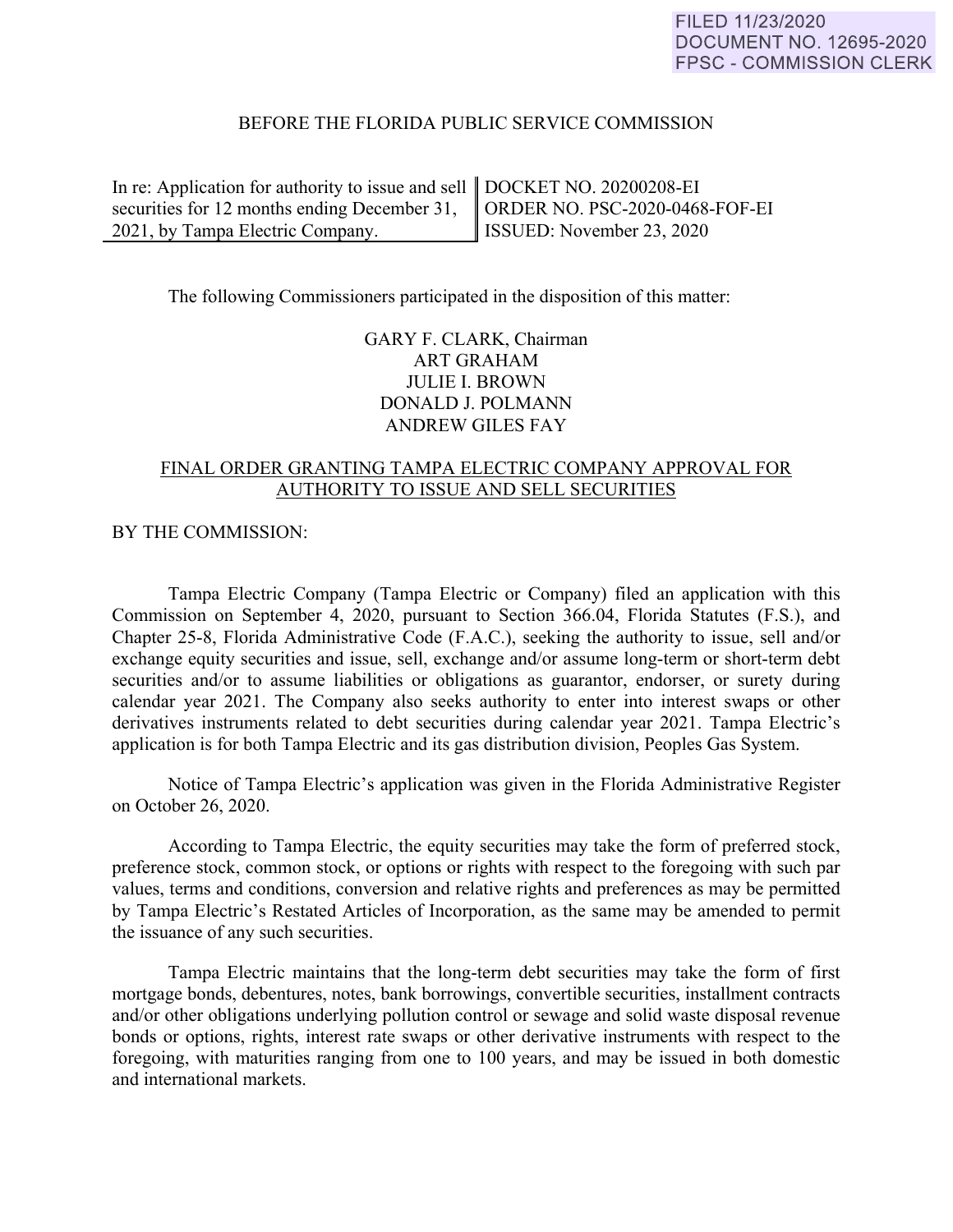## ORDER NO. PSC-2020-0468-FOF-EI DOCKET NO. 20200208-EI PAGE 2

Tampa Electric states that the issuance and/or sale of equity securities and long-term debt requested may be through negotiated underwritten public offering, public offering at competitive bidding, direct public or private sale, sale through agents, or distribution to security holders of the Company or affiliated companies.

Tampa also states that the short-term debt may take the form of commercial paper, shortterm tax-exempt notes, borrowings under bank credit facilities or accounts receivable securitization credit facilities, or other bank borrowings. Short-term debt sold in the commercial paper market may bear an interest rate as determined by the market price at the date of issuance and will mature not more than one year from the date of issuance.

Tampa Electric asserts that the amount of all equity and long-term debt securities issued, sold, exchanged or assumed and liabilities and obligations assumed or guaranteed as guarantor, endorser, or surety will not exceed in the aggregate \$1.3 billion during the period covered by its application, including any amounts issued to retire existing long-term debt securities. The maximum amount of short-term debt, as described above, outstanding at any one time, will be \$1.0 billion.

 With respect to equity and long-term debt securities and liabilities and obligations to be assumed or guaranteed as grantor, endorser or surety, the maximum amount of \$300 million is needed to accommodate the potential issuance of additional notes based on projected short-term debt levels and debt maturities; the amount of \$200 million is needed for potential long-term emergency funding; and the amount of \$800 million is needed for other purposes (swaps, refinancings, etc.). With respect to short-term debt, the amount of up to \$800 million at any time outstanding is needed to enable the Company to fully draw existing short-term credit facilities including upsize capability; and the balance of up to \$200 million is needed to avail the Company of short-term emergency funding and other purposes.

 The present estimates of the interest rates for the aforementioned debt securities, based upon current trading levels of unsecured short-term debt and 10-year notes of the Company are 2.50% and 3.0%, respectively. Actual dividend rates for the aforementioned equity securities and interest rates will be determined at the time of the issuance and/or sale of the applicable securities.

 Tampa Electric maintains that any proceeds from any sale of securities will be added to the Company's general funds and used for working capital requirements and for other general business purposes, including financing of the Company's capital investments or the acquisition of additional properties or businesses. The net proceeds received from the sale of securities may also be used for the repurchase or repayment of debt or equity securities of the Company.

 In connection with its application, Tampa Electric confirms that the capital raised pursuant to its application will be used in connection with the activities of the Company's regulated electric and gas divisions and not the unregulated activities of the utilities or their affiliates.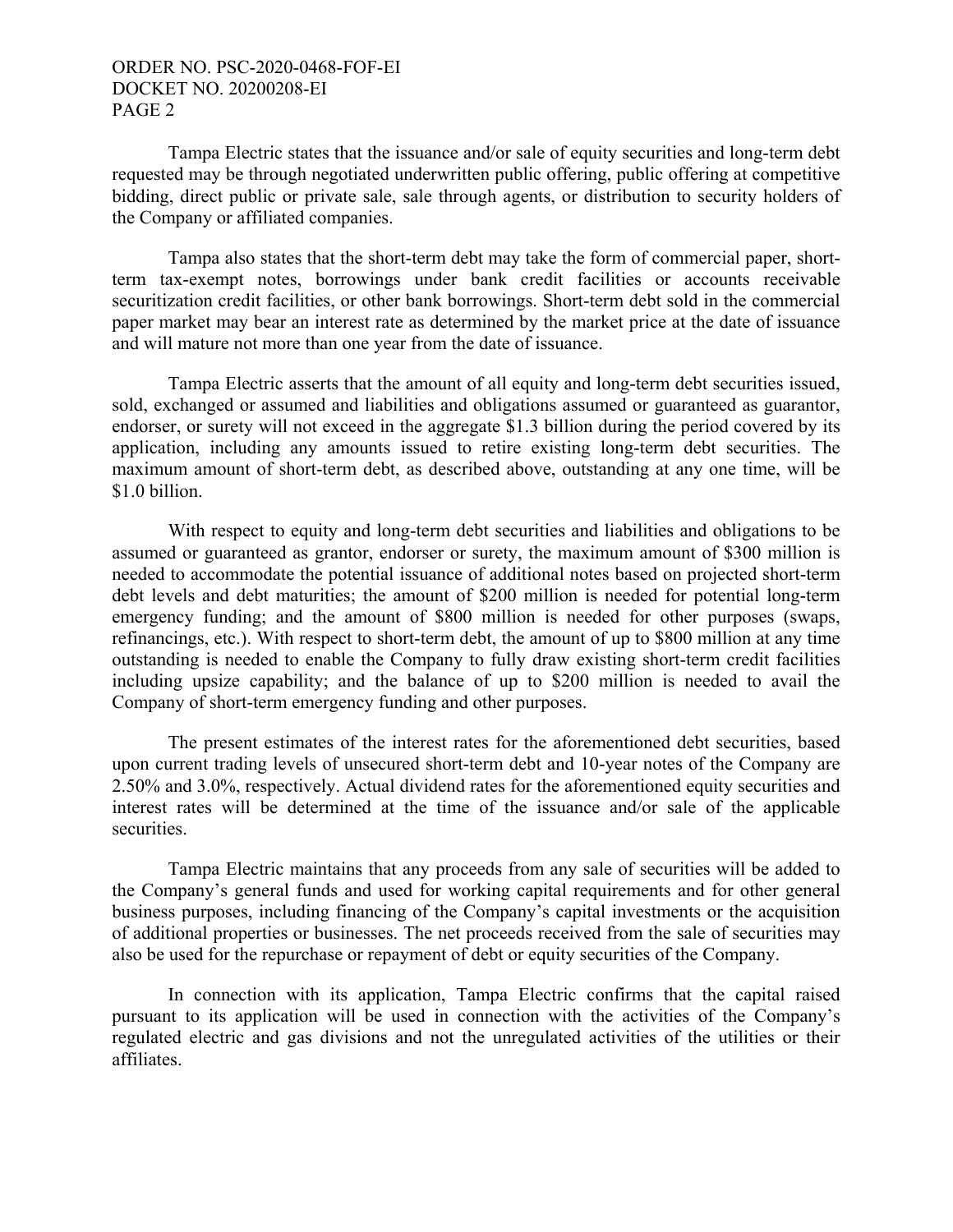# ORDER NO. PSC-2020-0468-FOF-EI DOCKET NO. 20200208-EI PAGE 3

Having reviewed Tampa Electric's application, it is the finding of this Commission that the issuance and sale of the aforementioned securities will not impair the ability of Tampa Electric to perform the services of a public utility. These transactions are for such lawful purposes within Tampa Electric's corporate powers and, as such, the application is granted subject to the conditions stated herein.

Our approval of the proposed issuance and/or sale of securities by Tampa Electric does not indicate specific approval of any rates, terms, or conditions associated with the issuance. Such matters are properly reserved for our review within the context of a rate proceeding. Our approval of the issuance of securities constitutes approval only as to the legality of the issue. In approving the subject financing, we retain the right to disallow any of the costs incurred for ratemaking purposes.

Based on the foregoing, it is

 ORDERED by the Florida Public Service Commission that the application of Tampa Electric Company for authority to issue, sell and/or exchange equity securities and issue, sell, exchange and/or assume long-term or short-term debt securities and/or to assume liabilities or obligations as guarantor, endorser, or surety during the twelve month period ending December 21, 2021, is hereby granted. It is further

 ORDERED that Tampa Electric Company's request for authority to enter into interest rate swaps or other derivative instruments related to debt securities during the twelve month period ending December 31, 2021, is hereby granted. It is further

 ORDERED that Tampa Electric Company's request that the amount of all equity and long-term debt securities issued, sold, exchanged, or assumed and liabilities and obligations assumed or guaranteed, as guarantor, endorser, or surety will not exceed in aggregate \$1.3 billion during the twelve month period ending December 31, 2021, including any amounts issued to retire existing long-term debt securities, is hereby granted. It is further

 ORDERED that the maximum amount of short-term debt outstanding at any one time will be \$1.0 billion during the twelve month period ending December 31, 2021, is hereby granted. It is further

 ORDERED that this docket shall remain open to monitor the issuance and/or sale of securities until Tampa Electric Company submits and Commission staff has reviewed the Consummation Report, at which time it shall be closed administratively.